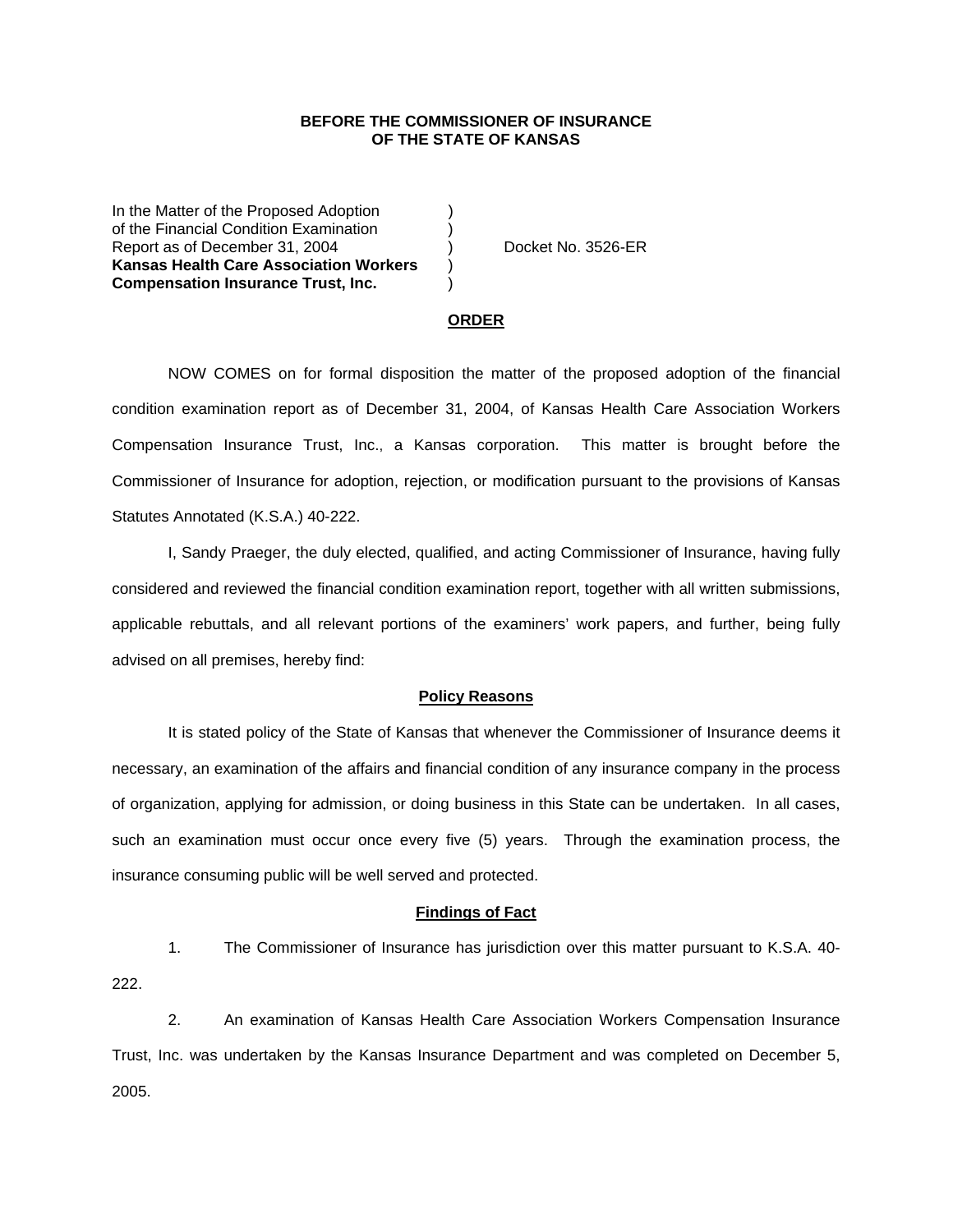3. The examiner-in-charge tendered and filed with the Kansas Insurance Department a verified written report of the examination within thirty (30) days following completion of the examination, to wit; December 5, 2005.

 4. Following receipt of the verified report, the Kansas Insurance Department transmitted the report to Kansas Health Care Association Workers Compensation Insurance Trust, Inc. on December 6, 2005, with a duly executed notice advising the company of its opportunity to prepare and submit to the Kansas Insurance Department a written submission or rebuttal with respect to any and all matters contained in the report. Kansas Health Care Association Workers Compensation Insurance Trust, Inc. was further advised that any written submission or rebuttal needed to be filed with the Kansas Insurance Department no later than thirty (30) days after receipt of the verified report.

 5. Kansas Health Care Association Workers Compensation Insurance Trust, Inc. filed a written rebuttal of the verified report on January 4, 2006.

 6. Following receipt of the written rebuttal, the Kansas Insurance Department made certain revisions and transmitted the revised report to Kansas Health Care Association Workers Compensation Insurance Trust, Inc. on January 18, 2006, with a duly executed notice advising the company of its opportunity to prepare and submit to the Kansas Insurance Department a written submission or rebuttal with respect to any and all matters contained in the report. Kansas Health Care Association Workers Compensation Insurance Trust, Inc. was further advised that any written submission or rebuttal needed to be filed with the Kansas Insurance Department no later than ten (10) days after receipt of the verified report.

 7. Kansas Health Care Association Workers Compensation Insurance Trust, Inc. filed, through it's attorney, an extension request to respond to the ten (10) day requirement contained in paragraph six (6) above.

 8. The Kansas Insurance Department granted an extension until February 8, 2006, in which to respond.

 9. Kansas Health Care Association Workers Compensation Insurance Trust, Inc. filed a written acceptance of the verified report on February 7, 2006.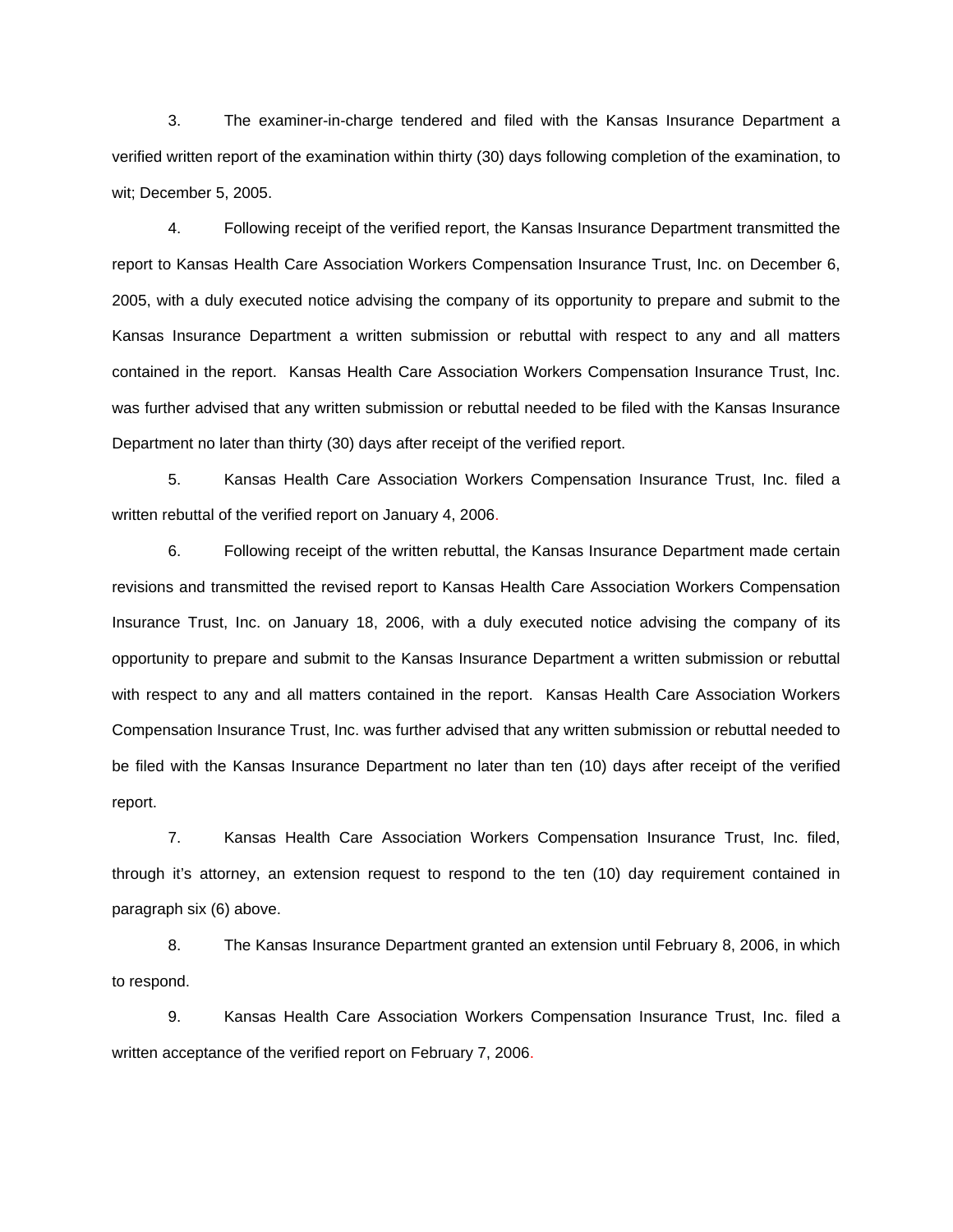10. Based upon the written submission tendered by Kansas Health Care Association Workers Compensation Insurance Trust, Inc., the company took no exceptions to matters contained in the verified report.

 11. Within thirty (30) days of the end of the time period allowed for written submission or rebuttal, the Commissioner of Insurance fully reviewed the report, together with all written submissions and rebuttals provided by Kansas Health Care Association Workers Compensation Insurance Trust, Inc. The Commissioner of Insurance further reviewed all relevant workpapers.

 12. No other written submissions or rebuttals were submitted by Kansas Health Care Association Workers Compensation Insurance Trust, Inc.

# **Conclusion of Law**

13. K.S.A. 40-222(k)(2) provides:

"Within 30 days of the end of the period allowed for the receipt of written submissions or rebuttals, the commissioner shall fully consider and review the report, together with any written submissions or rebuttals and any relevant portions of the examiners workpapers and enter an order:

- (A) Adopting the examination report as filed or with modification or corrections. If the examination report reveals that the company is operating in violation of any law, regulation or prior order of the commissioner, the commissioner may order the company to take any action the commissioner considers necessary and appropriate to cure such violations; or
- (B) rejecting the examination report with directions to the examiners to reopen the examination for purposes of obtaining additional data, documentation or information, and refiling pursuant to subsection (k); or
- (C) call and conduct a fact-finding hearing in accordance with K.S.A. 40-281 and amendments thereto for purposes of obtaining additional documentation, data, information and testimony."
- 14. Based upon the Finding of Fact enumerated in paragraphs #1 through #12 above, the

financial condition examination report as of December 31, 2004, of Kansas Health Care Association

Workers Compensation Insurance Trust, Inc. should be adopted.

# **IT IS THEREFORE, BY THE COMMISSIONER OF INSURANCE, ORDERED THAT:**

1. The financial condition examination report as of December 31, 2004, of Kansas Health

Care Association Workers Compensation Insurance Trust, Inc., hereby is adopted.

2. The Commissioner of Insurance retains jurisdiction over this matter to issue any and all

further Orders deemed appropriate or to take such further action necessary to dispose of this matter.